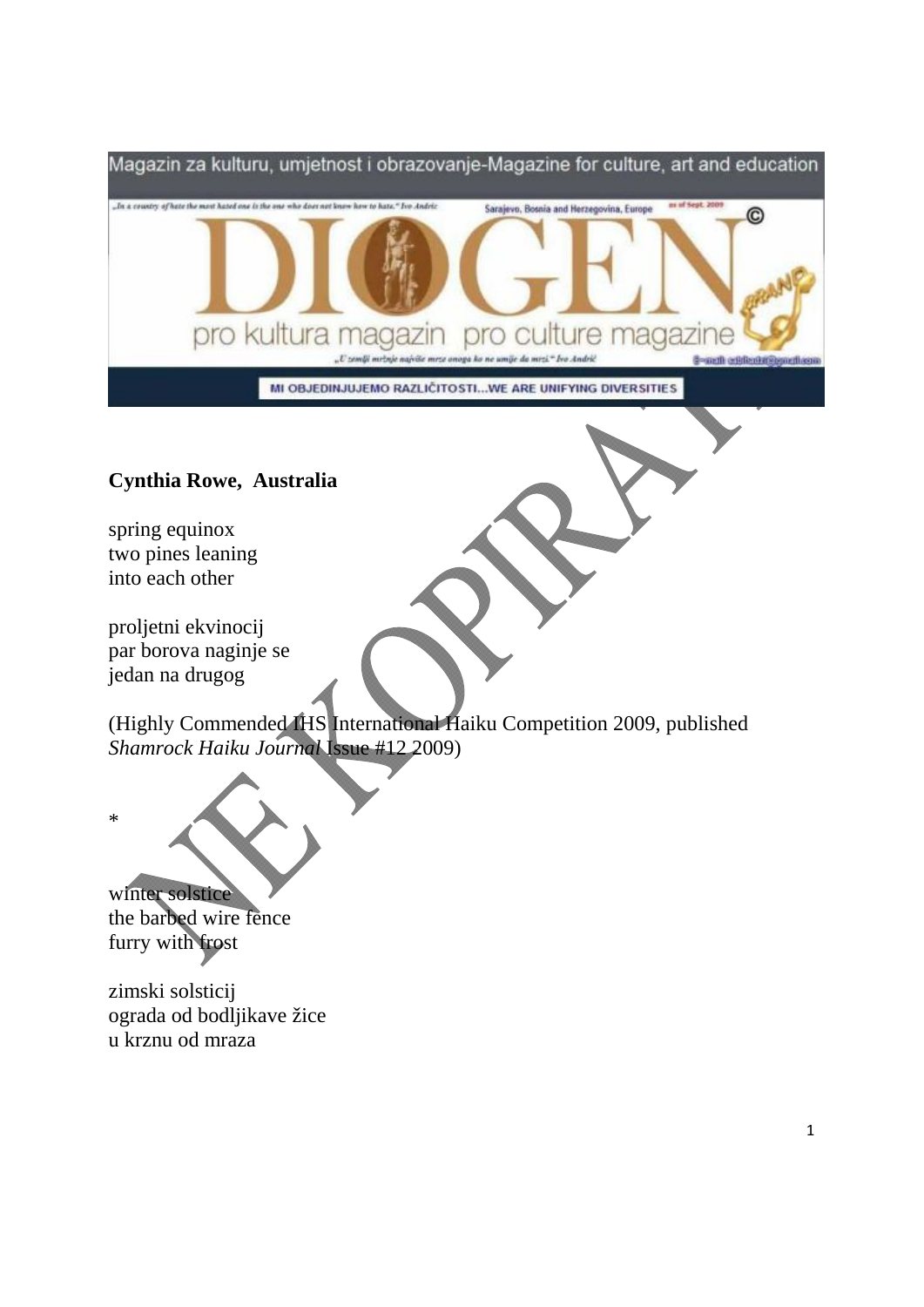(Highly Commended IHS International Haiku Competition 2010, published *Shamrock* #16 December 2010)



wild persimmon autumn sun fills the last leaf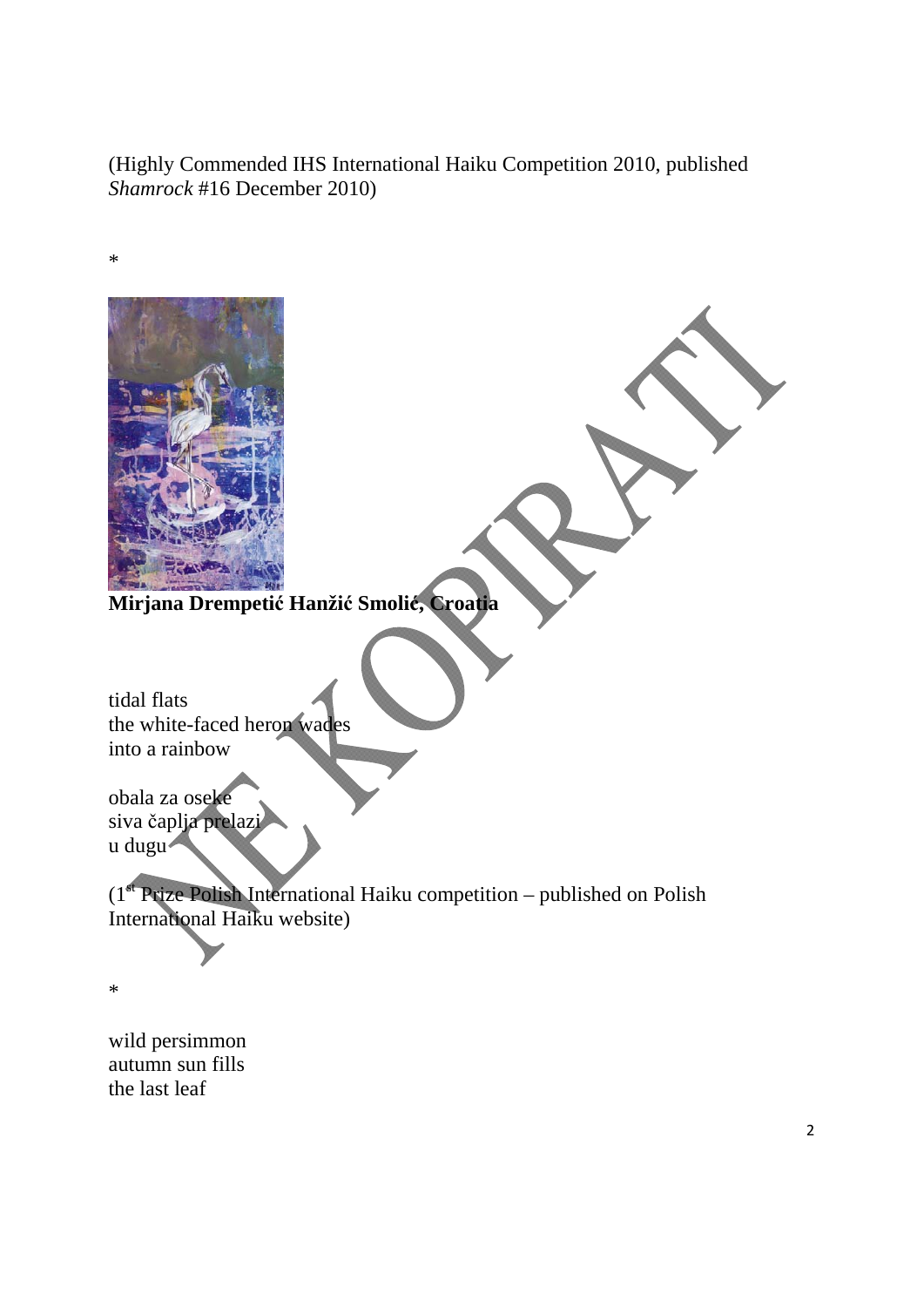divlja japanska jabuka jesenje sunce ispunjava posljednji list

(Highly Commended IHS competition 2011 and published Shamrock #21 2012)

\*

tree-lined stream the falcon rowing through air

drvored uz potok sokol vesla kroz zrak

(First Prize Thirteenth Annual Paper Wasp Jack Stamm Haiku Award 2011; published paper wasp volume 18 (1) summer March 2012)

\* wind in the pine wind in my hair – the secrets between us

vjetar u boru vjetar u mojoj kosi – tajne među nama

(published *Notes From the Gean* Vol 1, Issue #4 March 2010, The Haiku Foundation website)